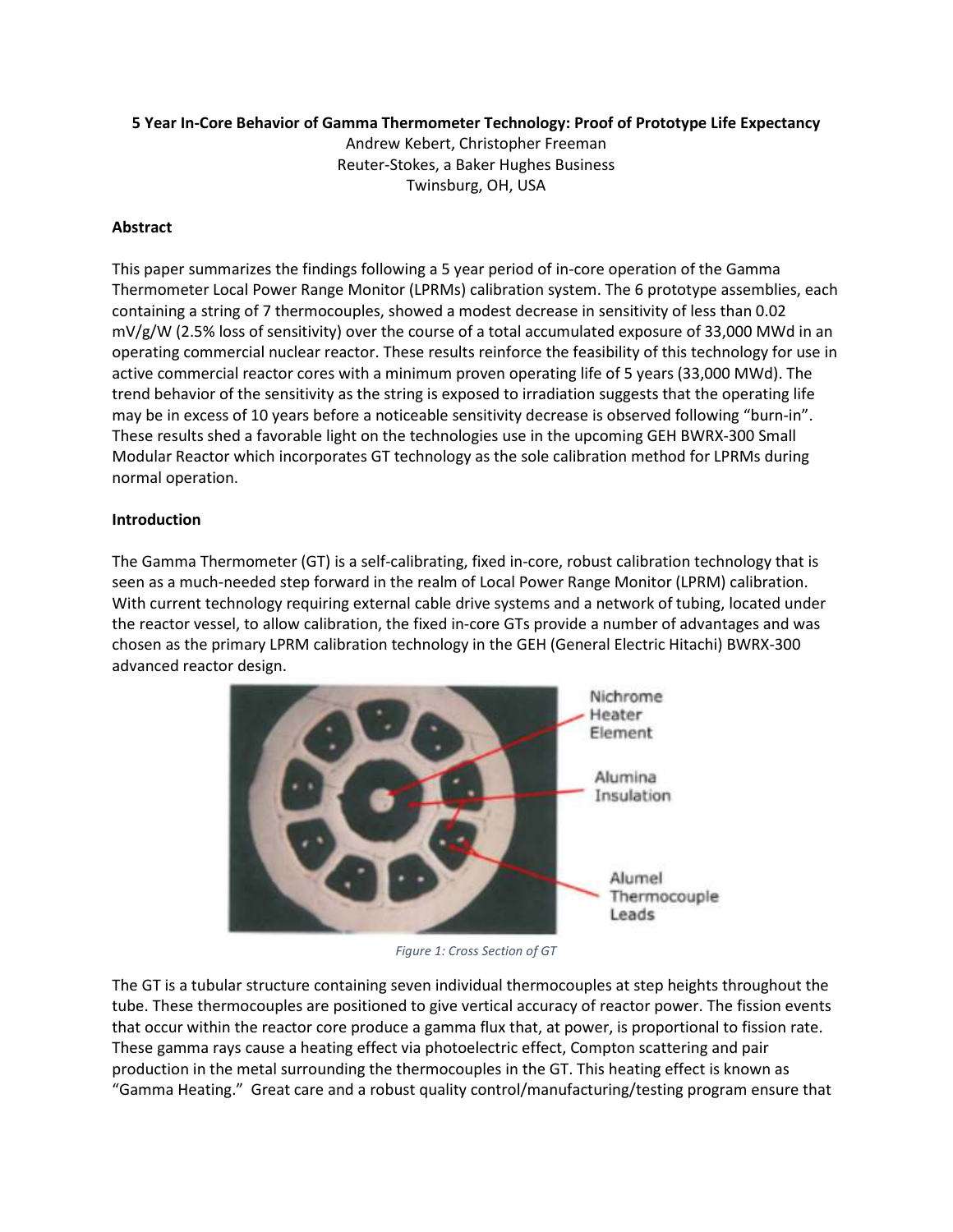the heat generated within the thermocouple, in excess of the heat gained from nearby reactor coolant, gas heating, irradiation effects, is directly related to the gamma flux of the core, and thus, reactor power level. A central heater element is used to allow "at will" re-calibration/proof of status for each GT installed in the core.

The theory of operation and efficacy of GT technology was confirmed through a number of prototype installations; Limerick Power Station installed 2 GTs and collected operational data over a 3 year period, Tokai installed 2 GTs and Kashiwazaki-5 installed 4 and collected data over 12months, or one cycle. The prototype performance was evaluated and found to be satisfactory and the GT technology was designed into the next set of Advanced Reactor Designs. A concern that had not been mitigated through the 8 prototype installs was the signal output behavior over time as the GT approaches its end of life.

A batch of six GTs was produced and installed within the Laguna Verde Nuclear Reactor for a 5 year life expectancy test. The goal being to find that the signal degradation over time would be minor enough to allow a comparable, if not superior, operating life when compared to current LPRM calibration technology.

#### **Gamma Thermometer Signal Analysis and Inputs**

Gamma Thermometer gamma sensitivity, as designed, is expected to remain relatively constant throughout the detector life. However, this has not been the case in any real-world GT study. In each study, a particular pattern of sensitivity decrease has been observed that will be detailed below. The cause of this deviation from expectation is still under investigation. Using the equation for non-linear response of a GT when subject to a gamma flux:

$$
U = \frac{Se \rho L^2 w}{2 k_w}
$$
  
where: U = measured signal from differential TC, mV

Se = Seebeck coefficient, mv/°C  $p = SS$  density, g/cm<sup>3</sup>  $L =$  chamber half length, cm  $w = power$ , watts per gram  $k_{ss}$  = SS thermal conductivity, w/cm $^{\circ}$ C

*Figure 2: GT Signal Output Formula [2]* 

From which follows:

$$
S = \frac{Se\rho L^2}{2k}
$$

*Figure 3: GT Sensitivity Formula [2]* 

Where S is GT sensitivity in units of mv/w/g.

Of note to this equation is the inverse proportionality of signal output, and thus sensitivity, to the thermal conductivity of the stainless steel (SS). General values of thermal conductivity for stainless steel vary from 0.148 w/cmC at 20C to 0.180 w/cmC at 286C PER REFERENCE 2. Therefore, a correction factor is applied to allow direct comparison of anticipated output at operating temperatures as follows: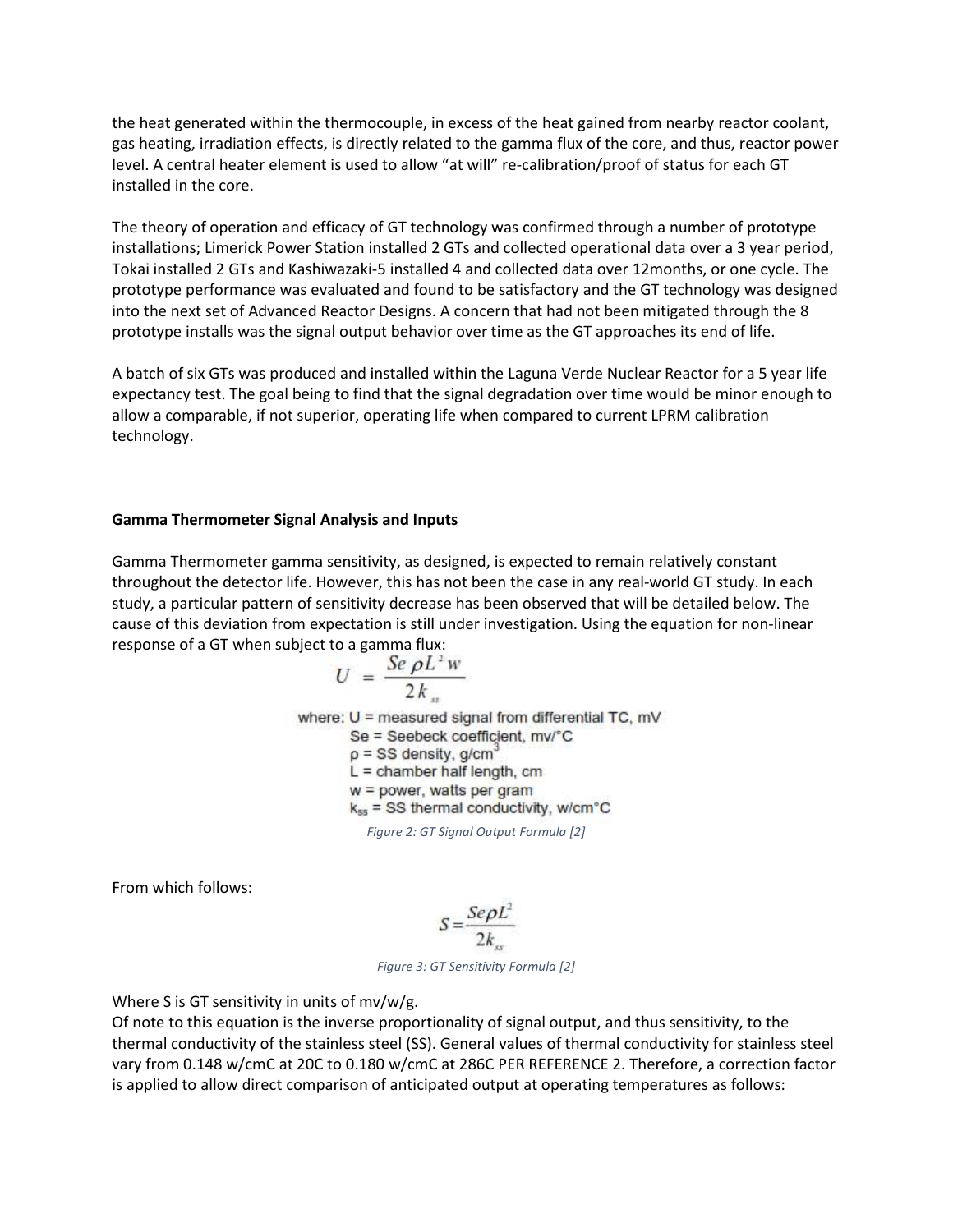$$
S(T_2) = S(T_1) \bullet \frac{k_{ss}(T_1)}{k_{ss}(T_2)}
$$

*Figure 4: GT Temperature Reactive Sensitivity Formula [2]* 

This relation/correction indicates that a correction factor of 0.82 is applied to a measurement taken at 20C to arrive at an anticipated 286C measurement value.

During normal operation, a nuclear reactors LPRMs are periodically calibrated using a secondary set of detectors whose calibration is confirmed and documented. This second set of detectors varies in form from fixed in-core detectors to mechanically driven/traversing detectors that "scan" through the core and produce an output signal that is compared to that of the LPRM.

During the testing performed at Laguna Verde, the GTs were not considered the second set of detectors, but a tertiary, non-operation affecting set. This allowed the reactor to operate and maintain conformance with technical specifications while also allowing a real-world look at the function of the GTs. During periodic calibration operations, GT data was collected in addition to the standard calibrating detector data output to provide a comparison and trend in response over time.

### **Gamma Thermometer Life Expectancy Testing Output and Analysis**

Six GTs were installed within the core at Laguna Verde for a period of 5 years. Installation locations were chosen to provide a good variety of reactor operating conditions ranging from lower neutron and gamma flux outer core regions to inner core high neutron and gamma flux regions. The output data, in the form of sensitivity, was provided as an output at the conclusion of the 5 year testing.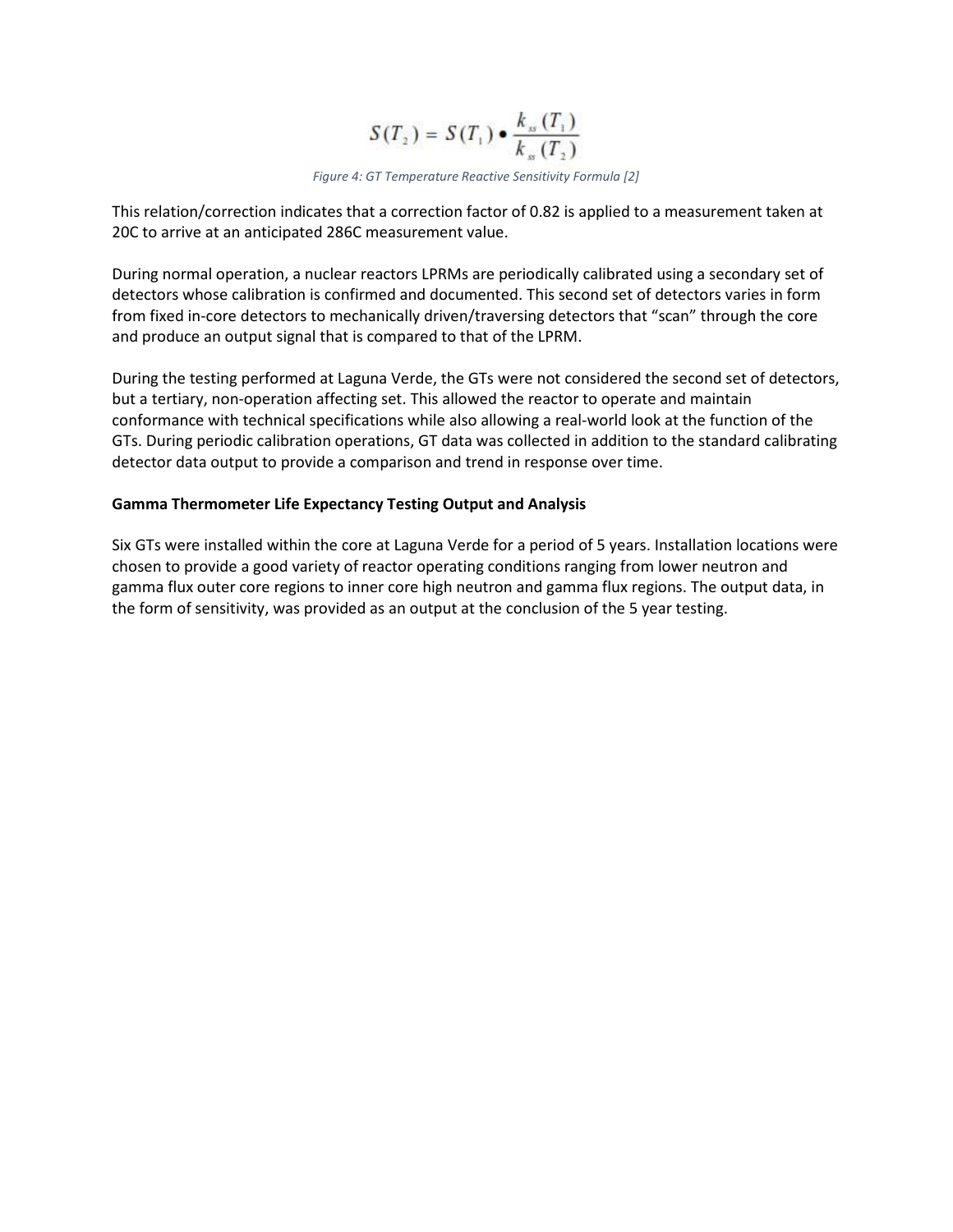

Sensitivity at Seventh GT Axial Level (G) vs. Exposure

*Figure 5: 7th Level GT Sensitivity Data* 

Figure 5 shows the GT sensitivity as the device is exposed to radiation. Figure 5, specifically, shows the  $7<sup>th</sup>$  thermocouple output from each GT installed in the core, where the  $7<sup>th</sup>$  thermocouple is located closest to the bottom of the reactor core for each GT string.

From Figure 5, it can be seen that the GT design is subject, like many detector technologies, to a "burnin period" where materials, dimensions and interactions all settle into a from of equilibrium. For GTs, this "burn-in period" resolves around the 5000MWd exposure level.

This behavior was first presented following testing of a GT design in 1980 at Dodewaard by the OECD Halden project, similar trends of a 2 year burn-in period were noted and examined. Per the analysis provided by the Halden project, the early life decrease in sensitivity can be attributed to material and fill gas changes caused by local irradiation of the materials. One noted potential cause of fill gas changes is a migration of hydrogen into the gas, adversely affecting the heat transfer that the GT requires to function properly. As in-core time progresses, these affects reach equilibrium. OECD Halden reported changes in sensitivity of 10%, named as "sensitivity drift", during the first two years and then negligible drift following that period.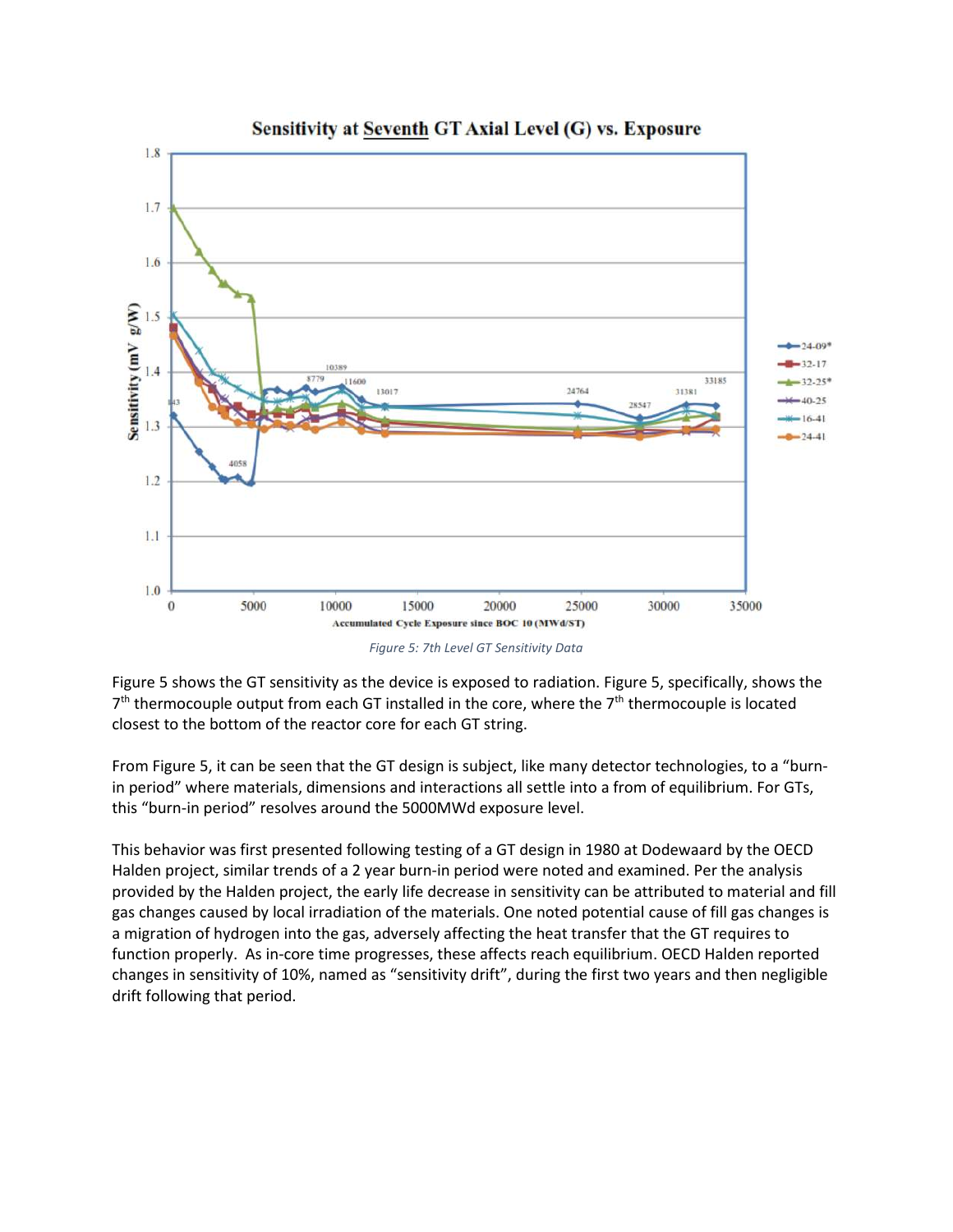



The data collected for the remaining six levels of thermocouples per GT are displayed in Figure 6. Of note is the abnormal behavior of the majority of the thermocouples within GTs 24-09 and 32-25. Both GTs exhibit a much further from centerline initial sensitivity, followed by a large correction down to match performance of the other 4 GTs. The cause of the correction is well documented as explained prior, but the cause of the initially large discrepancy from the rest of the batch is unknown at this time. Possible causes are manufacturing irregularities, argon gas impurity, material impurity, but no root cause has been identified at this time.

Each thermocouple shows varying degrees of this anticipated "burn-in" of around 10% (up to 21% for 32-25 and 24-09) over the first 6000MWd. The degree to which they exhibit the behavior is tied directly to the location in the core and thus the flux the thermocouple sees. For example, a thermocouple located at the top or bottom of the core will generally see less radiation exposure per unit time than would a thermocouple installed closer to the center of the core's active fuel height.

With starting sensitivities ranging from 1.475 to 1.505 mv/g/W (1.2 to 1.7 mV/g/W including 24-09 and 32-25), an average starting sensitivity is found to be nearer the 1.499mV/g/W mark. Following the "burn-in period," the average sensitivity for all six GTs is nearer, and stable at,  $1.35$ mV/g/W. This is the "starting" sensitivity value of interest when comparing long term operational output and EOL signal output. R-S LPRMs are specified with a 7-year operational lifetime, integral GTs are expected to match or outlive the LPRM.

Over the course of the 33000MWd testing performed at Laguna Verde, the six GTs showed varying degrees of sensitivity drift based on the axial and radial location of the GT in the core. For example, the First Level thermocouple (top of core) showed a sensitivity value of 1.32mV/g/W at the 5 year mark (2.3% decrease over burn-in) while the Fourth Level thermocouple (center of core) showed a sensitivity